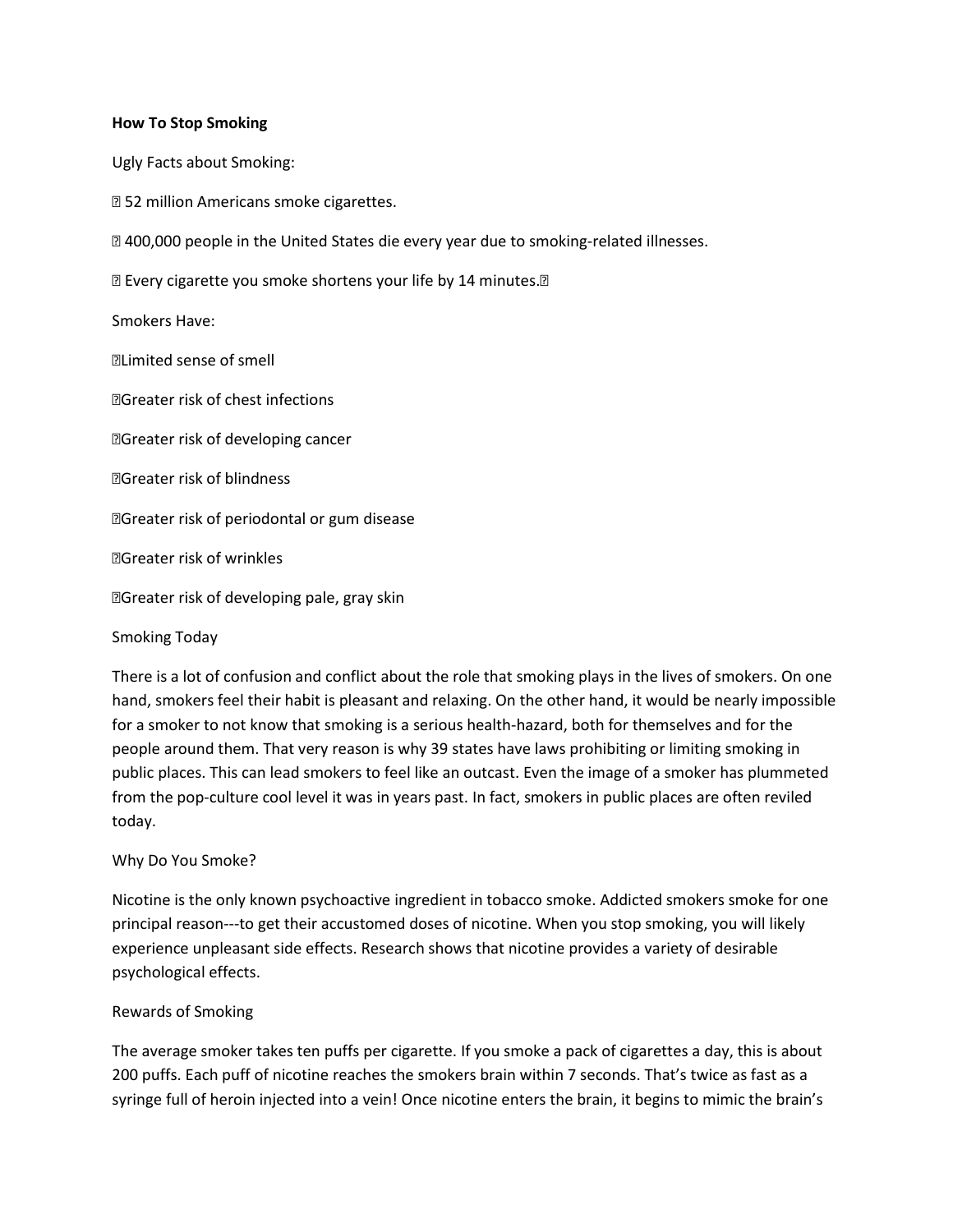most powerful chemical messengers. The result: enhanced pleasure, decreased anxiety, and a state of alert relaxation. Because of this positive reinforcement, many times a day (each time a cigarette is smoked) smoking becomes a part of every aspect of a smokers life.

Most smokers say that smoking:

Helps with concentration

Helps reduce tension

Helps them relax

Decreases feelings of distress

Helps keep their weight down

Increases energy levels,,

With all these rewards, no wonder it is so hard to quit!!!!, The rewards of smoking go a long way toward minimizing the negative consequences and an even longer way toward ensuring that the act of smoking is repeated again and again, until it becomes a habit so well ingrained that you do it without even thinking about it!, But, smoking is not just a habit---It is an addiction. Nicotine in cigarettes is a powerful, addictive drug that makes smokers feel good. Each time you smoke, the positive biological effects of nicotine add to all the other positive rewards of smoking, making the habit even stronger!

## Effects of Nicotine

Nicotine affects almost every organ system in the body. When you puff, your heart beats faster, your,, veins constrict, your blood pressure increases, your adrenal glands pump out adrenaline, your smooth muscles relax, and your metabolic rate increases. Even the electrical activity in the brain changes! Nicotine is a powerful drug!! It is one of the most toxic of all drugs, and is comparable to cyanide. Taking enough of it can kill you! Each cigarette generally contains 8 or 9mg of nicotine. However the amount of nicotine inhaled from each cigarette is only 1.5mg. The amount of nicotine inhaled can be higher or lower depending on: The type of cigarette smoked, how deeply you inhale, how many puffs you take from each cigarette. However, nicotine is so potent that even a small dose causes significant changes in the functioning of numerous organ systems in the body. When you first start smoking, these changes are generally unpleasant.

Beginning smokers usually experience:

Nausea **Dizziness** Headache Coughing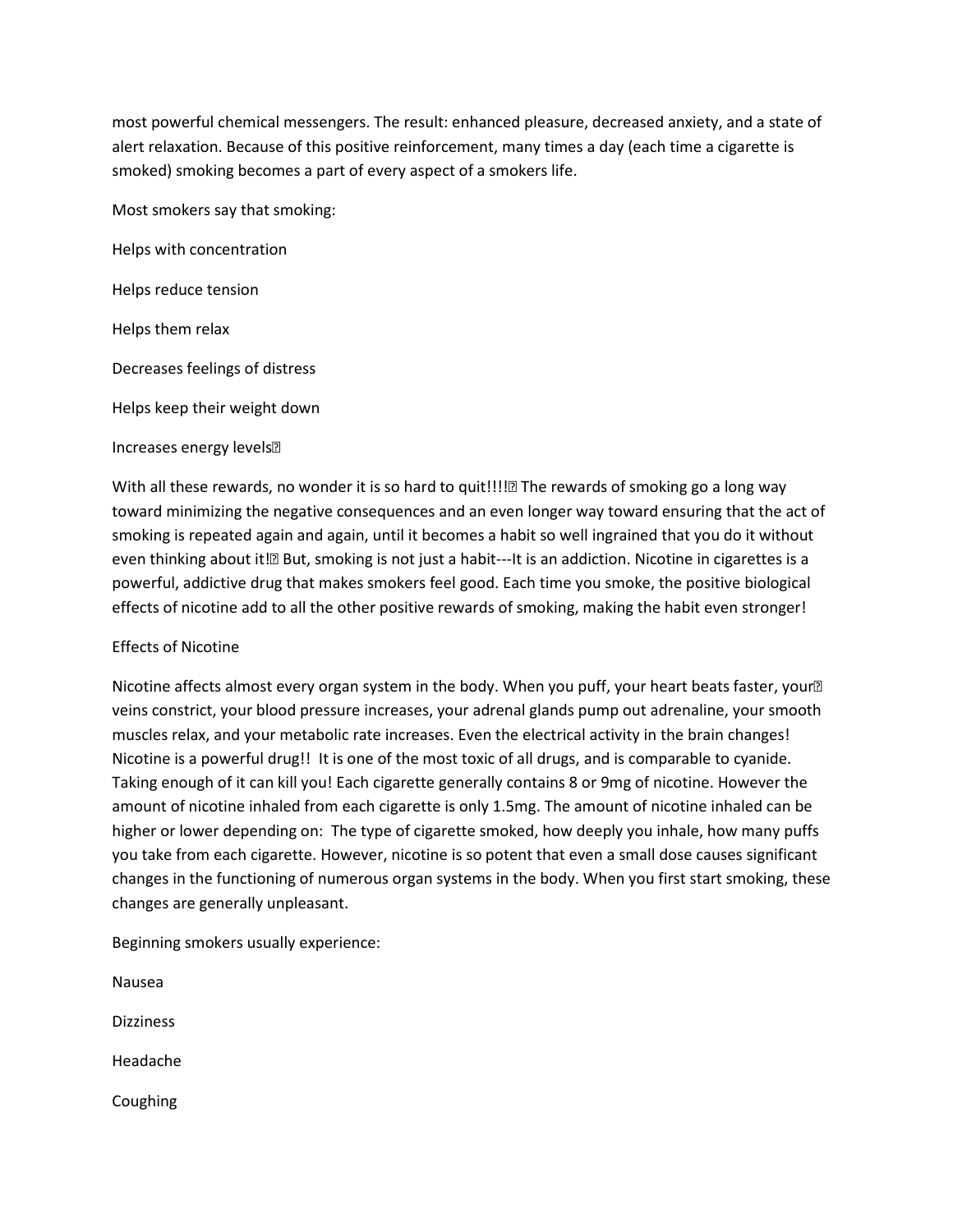Along with other unpleasant symptoms. However, people who continue to smoke, soon develop a tolerance to these symptoms until they become unnoticeable. Tolerance is a term used to describe an important feature of addiction. Tolerance develops when increasingly larger doses of a drug have to be administered to obtain the effects observed with the original dose.,

# What does this mean for a smoker?

The small dose of nicotine delivered by several puffs of a cigarette may make people feel ill the first few times they try it. But, after several trials, they no longer feel the negative effects. Psychologically, tolerance to the unpleasant effects of nicotine allows the smoker to focus on the pleasurable physiological effects associated with smoking. (relaxation, alertness, stress relief, etc.) This combination of physiological and psychological effects provides so many positive reinforcements, that smoking quickly becomes an established habit. Smoking is both a habit and an addiction! Habits are affected by your environment. Something you see or do in your daily life triggers them. Triggers are the stimuli associated with smoking. What are your smoking triggers?

# 3 Reasons for Smoking

" Nicotine is a powerful reinforce. The act of smoking offers many positive reinforcements. The reinforcement becomes associated with many activities in our daily life... Smoking is tied to many satisfactions each day! No wonder it is hard to stop! Research indicates one of the most helpful things you can do to break the smoking habit is to stop and notice your smoking triggers.

The things you do in your daily life trigger you to smoke. Smoking is a major health hazard! Smoking increases your risk of death and illness from many diseases. The U.S. Surgeon General has called cigarette smoking "the chief preventable cause of death in our society." Most smokers accept the fact that smoking is harmful, but think of this risk as something like a game of roulette. Each time they smoke, they may or may not have a heart attack, lung cancer or develop some other illness. And if they are lucky, they may even avoid the hazardous effects of smoking.

FACT IS: Every cigarette you smoke harms your body!! Lung cancer risk increases 50-100% for each cigarette you smoke per day. Heart disease risk increases 100% for each pack of cigarettes you smoke per day. Switching to filter tip cigarettes decreases your risk of lung cancer about 20%, but NOT heart disease., Smokers spend 27% more time in the hospital and more than twice as much time in Intensive Care Units than nonsmokers. Each cigarette costs a smoker 14 minutes of life. Smokers are at twice the risk of dying before age 65 than nonsmokers... Smokers have increased rates of acute and chronic illnesses than nonsmokers.,, Lung cancer, bronchitis, emphysema, mouth cancer, throat cancer, bladder cancer, esophageal cancer, pancreas cancer, kidney disease, heart disease, peptic ulcer disease, allergies, decreased immune system, Alzheimer's disease, decreased sperm count, erectile dysfunction, increased miscarriages and still born births are just some of the illness associated with smoking!

Good News! The great majority of negative health effects can be reduced or eliminated by quitting!!

What you need to quit.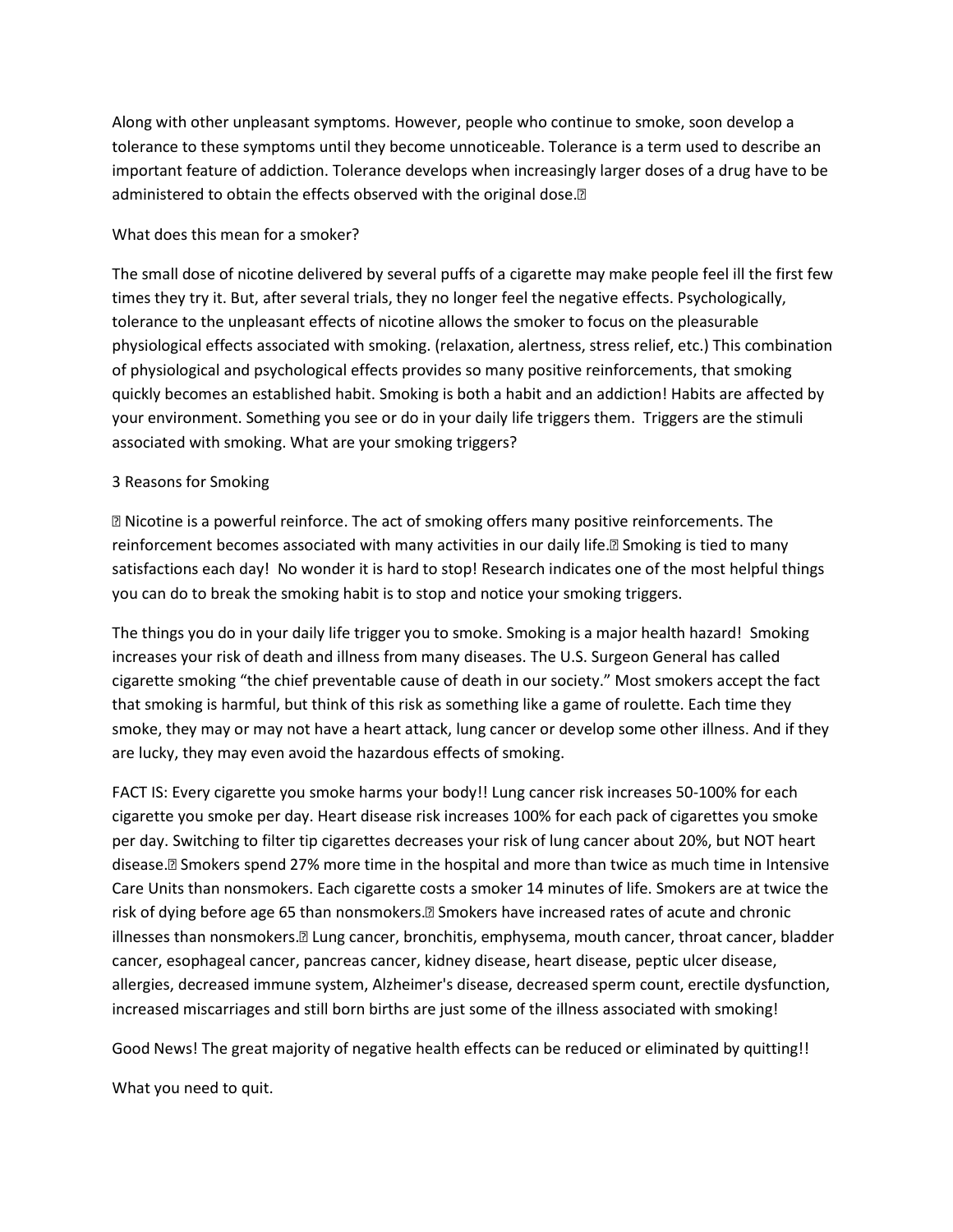Make a plan. Adopt a healthier lifestyle Begin eating right and exercising Manage stress

Get support from family and friends "

Taking these pro-active steps is a valuable first step towards quitting. A healthier lifestyle is a no lose proposition! These steps will definitely have an effect on other areas of your life. Develop your quit plan.

What type of program is best for you? A self-help plan or a group support program? What method of quitting is best for you? Cold turkey or slowly weaning off nicotine and cigarettes? Do you want to use medications to boost your efforts?, Experts have found that the most popular method of quitting is cold turkey. However, just throwing your cigarettes away on a whim rarely works for more than a day or two. Planning a quit date and then quitting---all or nothing, usually works.

# Prepare for your quit day

Ask yourself what is the toughest cigarette to go without? 1st of the day, with coffee, after dinner, during break etc….Make the decision to NEVER smoke during these times! Never. Make a true commitment and stick to it! Be consistent. Do not ever smoke during these times! Once you gain control over this worst time to give up a cigarette you have accomplished a lot!

Set a quit date to completely stop—you can do it! Anticipate temptations. Develop a plan to avoid these temptations, find things to do to help keep your mind off smoking. The moment you quit smoking, your body begins to repair the damage. Within ½ hour of your last cigarette, your blood pressure and heart rate begin to move back to normal. Within 12 hours, the carbon monoxide level in your blood returns to normal and oxygen increases.

## Benefits of quitting

12 hours: the carbon monoxide level in your blood returns to normal.

2-12 weeks: blood circulation and lung function begin to improve.

1 year: the increased risk of having a heart attack is reduced by half.,

5 years: risk of a stroke is reduced to the same risk as a person who never smoked.

10 years: the risk of lung cancer is reduced.

15 years: the risk of heart disease is that of a nonsmoker.

Other benefits: